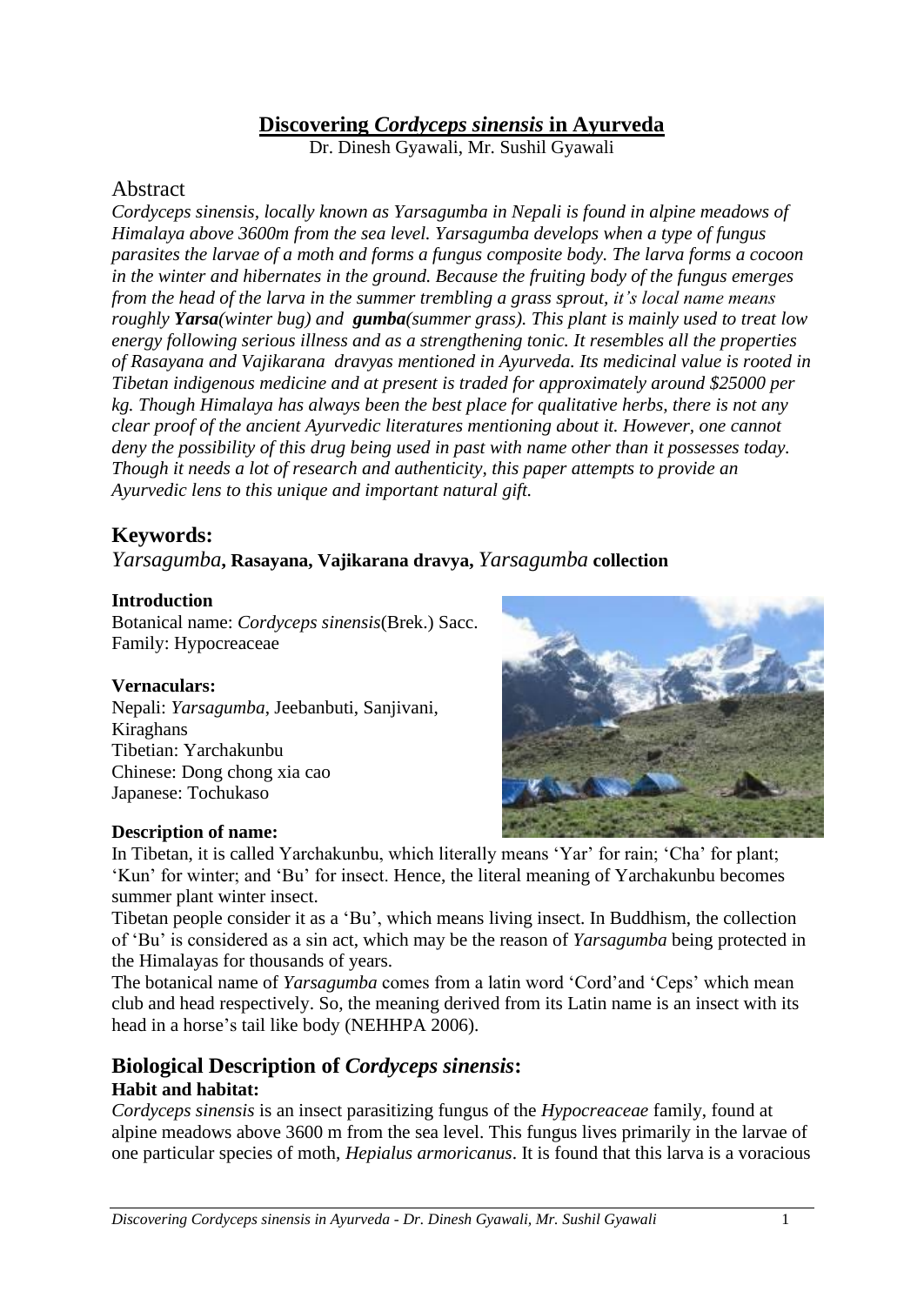eater of leaves of plant *Bistorta macrophylla.* It is occasionally found growing on other moth species as well.

## **Morphology:**

It is 5-15 cm long and 0.14 to 0.4 cm thick and resembles a caterpillar in shape and colour. It has a black or brown stem about 2-5cm long. Based on colour, it has 2 types. The whitish yellow is larger and good in quality. The other type is of copper colour and is smaller as well as qualitatively compromised.

There are 310 types of fungus of this genus but three of them are found to have medicinal value. Among these three, the *Cordyceps sinensis* is found to have the best quality. Two other species of *Cordyceps* that are used as medicines are *Cordyceps millitaris* and *Cordyceps barnesii*, found in Korea.

# **Historical Background of** *Cordyceps sinensis***:**

*Cordyceps sinensis*, known to the Chinese as "DongChongXiaCao" and to the Japanese as "Tochukaso" has been used in medicine for a very long time. The first known written record of this herbal medicine was in the Ben-Cao-Cong-Xin (New Compilation of Materia Medica) by the author Wu-Yiluo. Written around the year 1757 AD during the Qing Dynasty, this early medical text lists the traditional usage of *Cordyceps* as a "Lung Protectorate", for "Kidney Improvement" and as a "Yin/Yang double invigorant". (Holliday et al.) However, in Ayurveda there isn't any documented proof of this product being used as the same name. But it is believed that the 'Sanjivani' brought by Hanumaana from the Himalayas in Ramayana is the same plant which was used for Lakshmana.

During the 13th century, Ming Dynasty from China popularized the use of *Yarsagumba* collected from the Himalayan belt, most probably Nepal. They used to give a big surprise award to those who used to take pains to bring *Yarsagumba* from Nepal (Rawal). The vegetable worm first became widely publicized during the 1994 Asian Games in Hiroshima, when two female Chinese athletes, [Wang Junxia](http://en.wikipedia.org/wiki/Wang_Junxia) and [Qu Yunxia,](http://en.wikipedia.org/wiki/Qu_Yunxia) attributed their display of phenomenal power and beat the world records for 1,500, 3000 and 10,000 meters. Later it was learned that they used it at the recommendation of their coach, which has been known for 2,000 years as a folk medicine that gives immense power and lengthen life (Rawal and Wikipedia).

# **Nepal and** *Yarsagumba***:**

Located at central part of the great Himalayan range, Nepal provides habitat to wider varieties of flora and fauna. These floras contain many west Himalayan elements and that of east Himalaya too, with many Sino-Japanese elements. Northern part of Nepal provides habitat to the plants of the Tibetan plateau, especially in the trans-Himalayan regions

(Bhattrai N. 1989-1993). Over 1,000 species of Himalayan plants have been discovered and described from the Nepalese Flora (Bajracharya et al., 1988). Some 370 plant species are endemic to Nepal (Joshi and Joshi, 1991) of which 252 are found in high altitude (Bajracharya et al., 1988). Amongst these *Cordyceps sinensis* has received higher attention these days. In Nepal Polunin and Williams first collected it in 1952 from Chakure Lek of Jumla district (NEPHA 2006).



Dolpa district is one of the major areas producing *Yarsagumba* in Nepal. Besides, it is also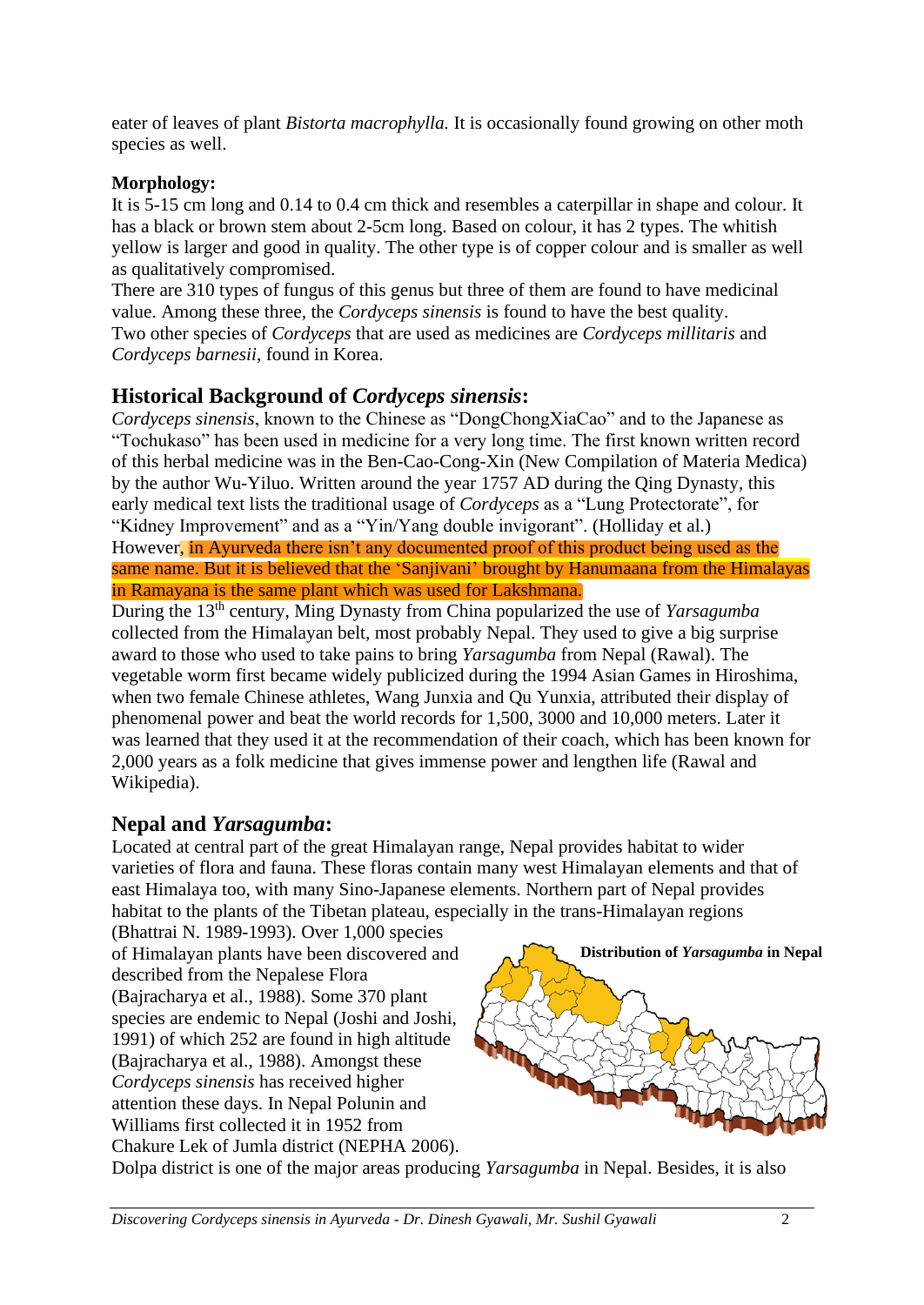found in many other places like Darchula, Humla, Lamjung, Bajura, Bajhang, Mugu, Jumla, Gorkha and Rasuwa (Gyawali 2006). In recent years, some other high altitude regions of Nepal also have been found to have contained this unique herb.

### **Collection:**

This product is collected during the spring and early summer when the snow melts and fungus sprouts out on the hills (Gyawali 2006). Crowd of thousand of local people gather in Nepal Himalaya's alpine meadows in the season.



## **Cultivation of** *Cordyceps sinensis***:**

Since native *Cordyceps* (wild *Cordyceps sinensis*) is rare and very expensive, countries like China and Korea have been investing a great effort in research for cultivation of this fungus. However, the exact method of cultivation of this fungus has not still known in Nepal. Some individuals and business organization are working on in this aspect. In 1982, Institute of Materia Medica, Chinese Academy of Medical Sciences isolated commercial strains of *Cordyceps* for the first time. This strain named CS-4 was fermented in aseptic environment to



develop a mycelium, which underwent extensive human testing, and clinical trials during the 1980's. Commercial production of Yarsagumba began from China in the name of *JinShuiBao* capsules. A wide range of population was encouraged to use it as a clinical trial in order to establish its chemical composition, therapeutic activity, toxicity and many other facts. (Bau, 1995)

# **Rasayana in Ayurveda:**

Acharya Dalhana says

*Bhesajashritaanam rasaviryavipaakaprabhavaparamaayurbalaviryaanaam vaya sthyairyakaranaamayanam laabhaopaayo rasaayanam*.

Su. Su. 1/15

Those dravyas, which are capable of utilizing all the rasas, gunas, virya, vipaak and prabhava to strengthen the body and develop immune mechanism increasing the lifespan, are known as Rasayana. Rasayanas increase a healthy person's mental and physical capabilities. Rasayanas or vitalizers replenish the vital fluids of our body, thus keeping us away from diseases. Rasayana is actually that which increases the essence of each dhatu, starting with rasa. Literally, Rasayana is a sanskrit word comprising of Rasa & Ayana. Rasa means the nutrient portion derived after the proper digestion of the food and Ayana means proper chanalisation of such nutrients. Hence Rasayana therapy provides good nutrition to different tissues of our body and maintains health leading to long healthy lifespan. It can be effectively used in treating geriatric disorder as they are also known as vayasthapak. Various merits of Rasayana therapy have been highlighted in the texts of Ayurveda like Charaka in the following sloka

*Dirghamaayu smritimedhamaarogyam tarunam vaya. Prabha warna swaraudaaryam dehendriyam balam param. Waaksiddhimpranatimkaantilavate na rasayaanat. Labho paayo hi sastaanaam rasaadinaam rasayanam*. Ch. Chi. 1/8

Dirghamaayu (Long life) Smritimedha power (Increase in memory) Arogya (Good health) Tarunam vaya. (Young looks)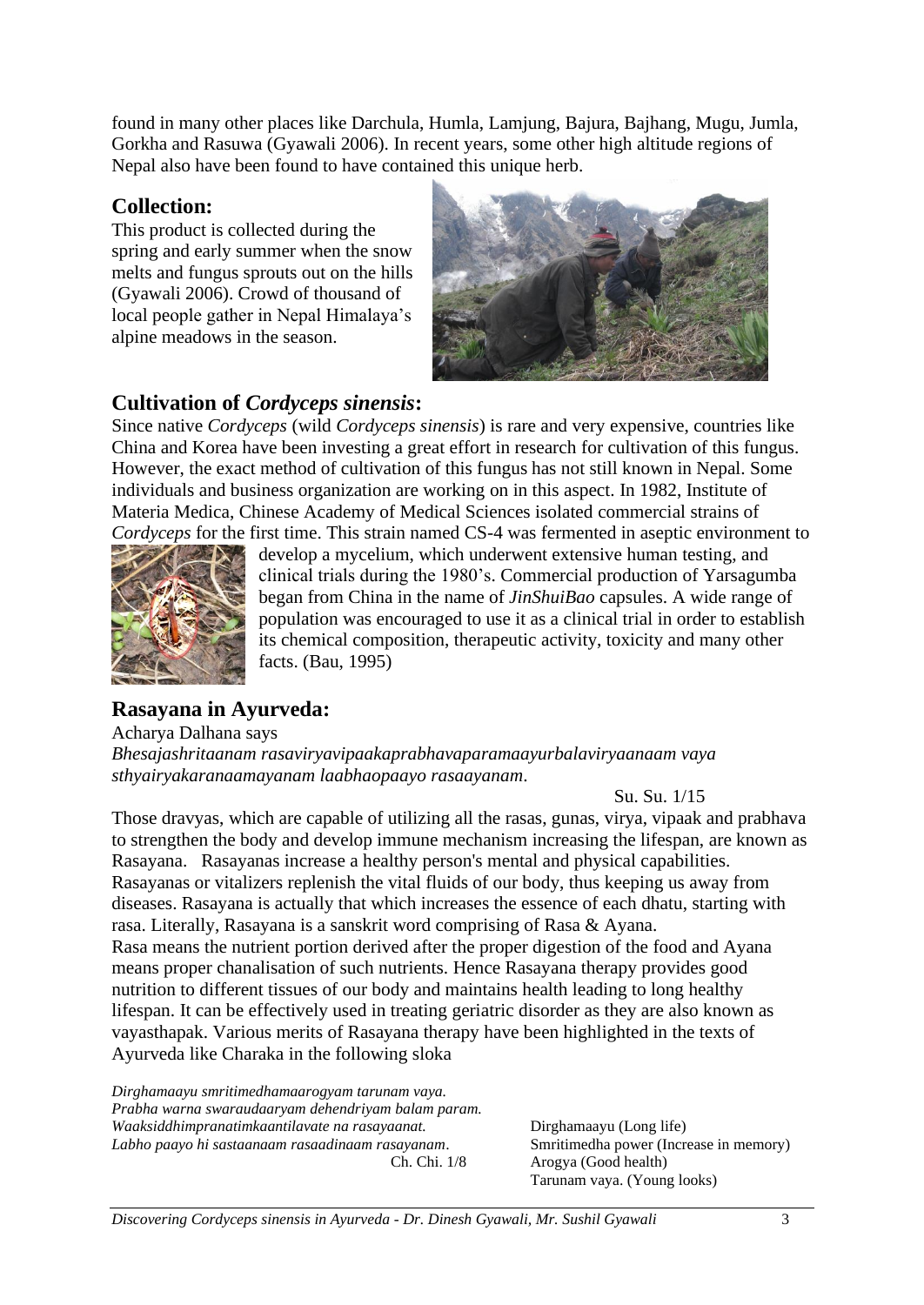Prabha varna. (Glowing skin) Sworaudaaryam. (Modulated voice) Dehendriya balam param (Optimum strength of the body and organs) However the Rasayana dravyas are considered useful as remedies of various ailments eapecially the Auto-immune conditions and other psychosomatic disorders. It is also said as:

*Rasayanancha tajjgeyam yajjaravyadhinaashanam. Ch. Chi. 1/5*

Hence, Rasayanas deal with the methods to maintain youth, increase longevity, intellectual capacity and strength and keep the patients free from diseases.

## **Vajikarana in Ayurveda:**

#### **Definition:**

Vaaja is the word synonymus to Vega of Sukra (semen). Person with vaaja is called Vaaji and lacking it is called Avaaji. So, vajikarana is the process of changing an avaaji purush to a vaaji purush. As per some definitions those dravays which enables a male to enjoy sex for a longer time are known as vajikarana dravya. .

Vajikarana is defined as

*Yena naarisusamarthyam vaajiballavate nara. Brajechhavyadikam yena vaajikaranameva tatt.* Ch. Chi. 2/4/51

Vaajikarana in Ayurveda explains the art of producing healthy progeny for the creation of a better society.

Vajikarana therapy is recommended to treat various diseases like infertility and conditions relating to weak shukra dhatu resulting in male impotence (napunsakata). Ayurveda has laid much importance on a male's potency. Charaka states the use of aphrodisiacs as mentioned in ayurvedic therapies (Vajikarana therapies) enhances one's potency. These medicines are said to give one the strength and potency of a horse by increasing the quantity and quality of semen. It helps increase the will power, intellect and memory in addition to a healthy body. As shukra dhatu is the final product of all the dhatus and a precursor of Oja, the immunity of the body, also known as the eighth dhatu. Hence, vajikarana dravyas help people to renew the sukra dhatu ultimately strengthening the immune system. For this purpose various aphrodisiacs and tonic preparations are prescribed for enhancing the vigor and reproductive capabilities of men . These not only serve as sukrabardhak(precursor of sukra) but also strengthen other body tissues (dhatus) like muscles, fats, bones and blood. They are said to increase quantity and quality of semen , sperm count and sperm motility and nourishing the body of the person.

| Chemical composition of Corayceps staensis |                |        |  |  |  |  |
|--------------------------------------------|----------------|--------|--|--|--|--|
| S.N.                                       | Component      | Unit   |  |  |  |  |
|                                            | Water          | 10.84% |  |  |  |  |
|                                            | Fat            | 8.4%   |  |  |  |  |
| 3.                                         | Coarse protein | 25.32% |  |  |  |  |
| 4.                                         | Coarse fiber   | 18.53% |  |  |  |  |
|                                            | Carbohydrate   | 28.9%  |  |  |  |  |
|                                            |                |        |  |  |  |  |

| <b>Chemical composition of Cordyceps sinensis</b> |
|---------------------------------------------------|
|---------------------------------------------------|

Source : Tang Teng-han et al



| <b>Important components of Cordyceps sinensis</b> |  |  |
|---------------------------------------------------|--|--|
|                                                   |  |  |

| Important components or <i>coraveeps sinensis</i> |                |       |       |  |  |  |
|---------------------------------------------------|----------------|-------|-------|--|--|--|
| S.N.                                              | Component      | Unit  | Value |  |  |  |
| 1.                                                | D-mannitol     | Mg/g  | 76.81 |  |  |  |
| 2.                                                | Polysaccharide | $\%$  | 11.2  |  |  |  |
| 3.                                                | Protein        | $\%$  | 25.44 |  |  |  |
| 4.                                                | Vitamin A      | Mg/g  | 0.315 |  |  |  |
| 5.                                                | Vitamin pp     | Mg/g  | 0.032 |  |  |  |
| 6.                                                | Vitamin B12    | Mg/g  | 0.02  |  |  |  |
| 7.                                                | Serien         | Ppm/g | 0.14  |  |  |  |
| 8.                                                | Zinc           | Ppm/g | 13.9  |  |  |  |
| 9.                                                | Copper         | Ppm/g | 2.8   |  |  |  |

Source: China Science Institute Shimyang Edible Center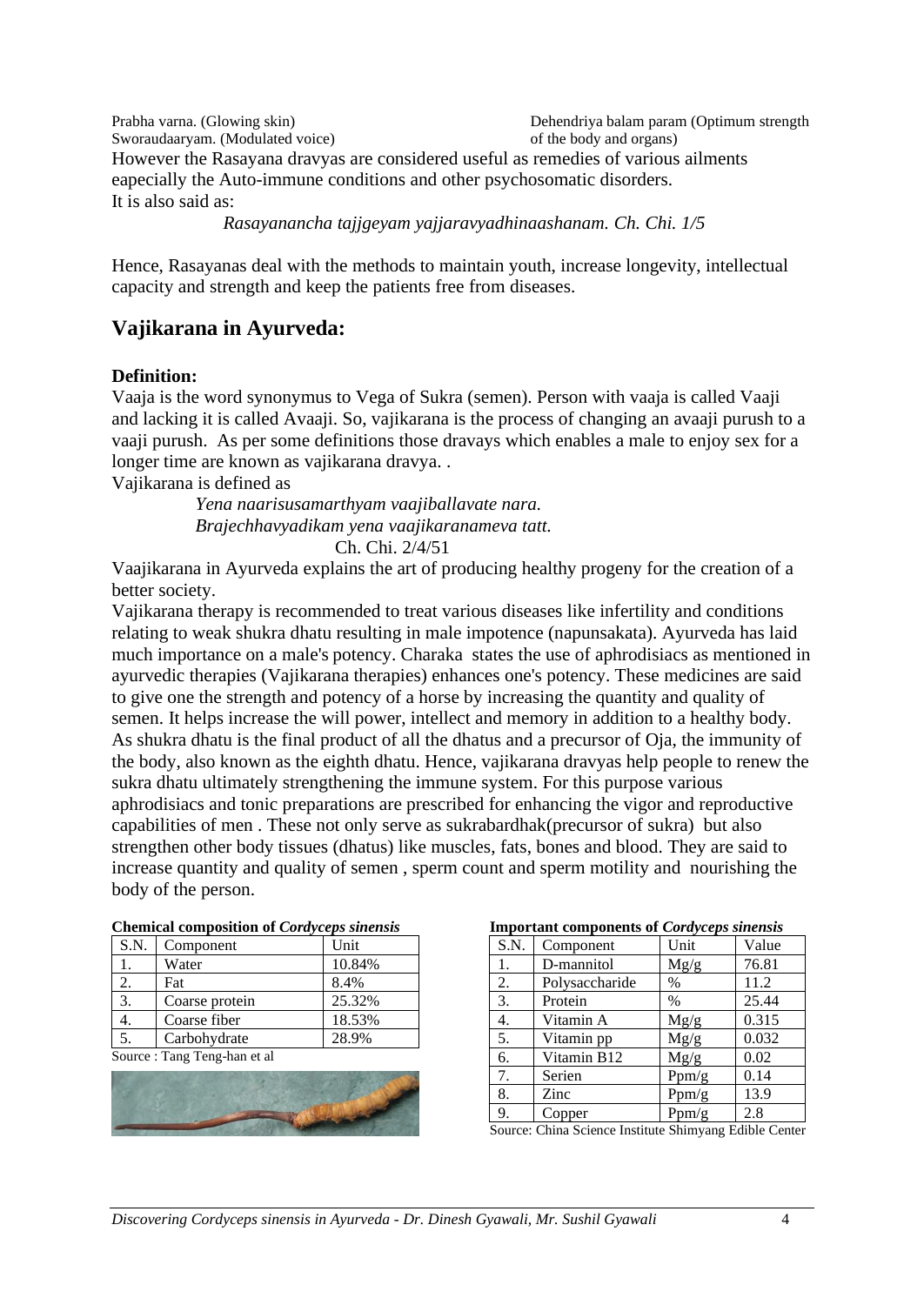## **Medicinal value of** *Cordyceps sinensis:*

Traditional Chinese Medicine (TCM) suggests use of *Cordyceps sinensis* by cooking the whole fruit body in chicken or duck soup. People use it this way for the treatment of many conditions, such as respiratory diseases, renal dysfunction, hyperlipidemia and hyperglycemia.(Zhou, Halpern and Jones, 1998). Clinical research has shown '*Yarsagumba*' to be very effective in treatment of Arrhythmia, Chronic kidney failures and hypercholesteraemia. It helps to strengthen the immune system of patients receiving chemotherapy, Anti tubercular drugs and various surgeries. The Host Defence Potentiators (HDP) present in Yarsagumba defends the host (patient) from foreign invasion by bacteria, cancer cells, and virus and thereby boosts the immunity. It also stimulates the hormone production giving it an anti-aging property (Rawal).

It's mode of use varies from place to place.

In Nepal *Yarsagumba* is believed to act as an aphrodisiac and as a tonic when 1-3 pieces are taken regularly mixed with either milk or Shilajatu.

Balfour-Browne (1955) mentioned that Bhutanese use it for impotence caused by typhoid and other permanent diseases (Rawal).

Chinese believe that it boosts Yang, strengthens kidneys, reduces phlegm, and stops bleeding (Holliday et al.).

Researches show that it may be useful in the treatment of cardiac arrhythmia, angina pectoris, liver disease, and even cancer. It is a building block for gene repair in cell replication and plays an important role in ATP, AMP (energy) metabolism. There are a number of components like deoxy-nucleosides produced by *Cordyceps sinensis*, such as the compounds 2',3' deoxyadenosine which is marketed in the United States as a drug for the treatment of AIDS under the trade name "Didanosine" (Holliday et al.). Similarly Quinic acid derived

from Cordycepin present in *Cordyceps* is found to have anti viral and antibacterial property (NEPHA 2006).

Including Holiday et al, many literatures have been found to be describing *Yarsagumba* for following uses.

#### **Hriddya (Cardiac Tonic)**

It has been found to have good effects in various Hriadaya rogas (Cardiac diseases). Studies have shown that over 84% of the patients with Hridaya roga esp. cardiac arrhythmia improved following treatment with *Yarsagumba*.

#### **Raktasodhak(Blood purifier**)

*Yarsagumba* reduces the amount of LDL Cholesterol and increases the amount of HDL Cholesterol thus thereby works as a blood purifier. It is found to have lowered total cholesterol levels by over 17% in a clincal trial.

### **Yakrit Balya (Liver Tonic)**

*Yarsagumba* is found capable of curing some liver diseases. Clinical trials have shown that treatment with *Yarsagumba* improved symptoms of liver cirrhosis following hepatitis. The extract of Yarsagumba is considered to relax contractions in the liver blood vessel system and to increase hepatic blood flow, causing liver ATP levels to increase. Such hepatic ATP augmentation may contribute to the acceleration of recovery and improvement of liver function in patients with anaemia.(Manabe et al. 1999)

#### **Balakarak (Strengethening tonic)**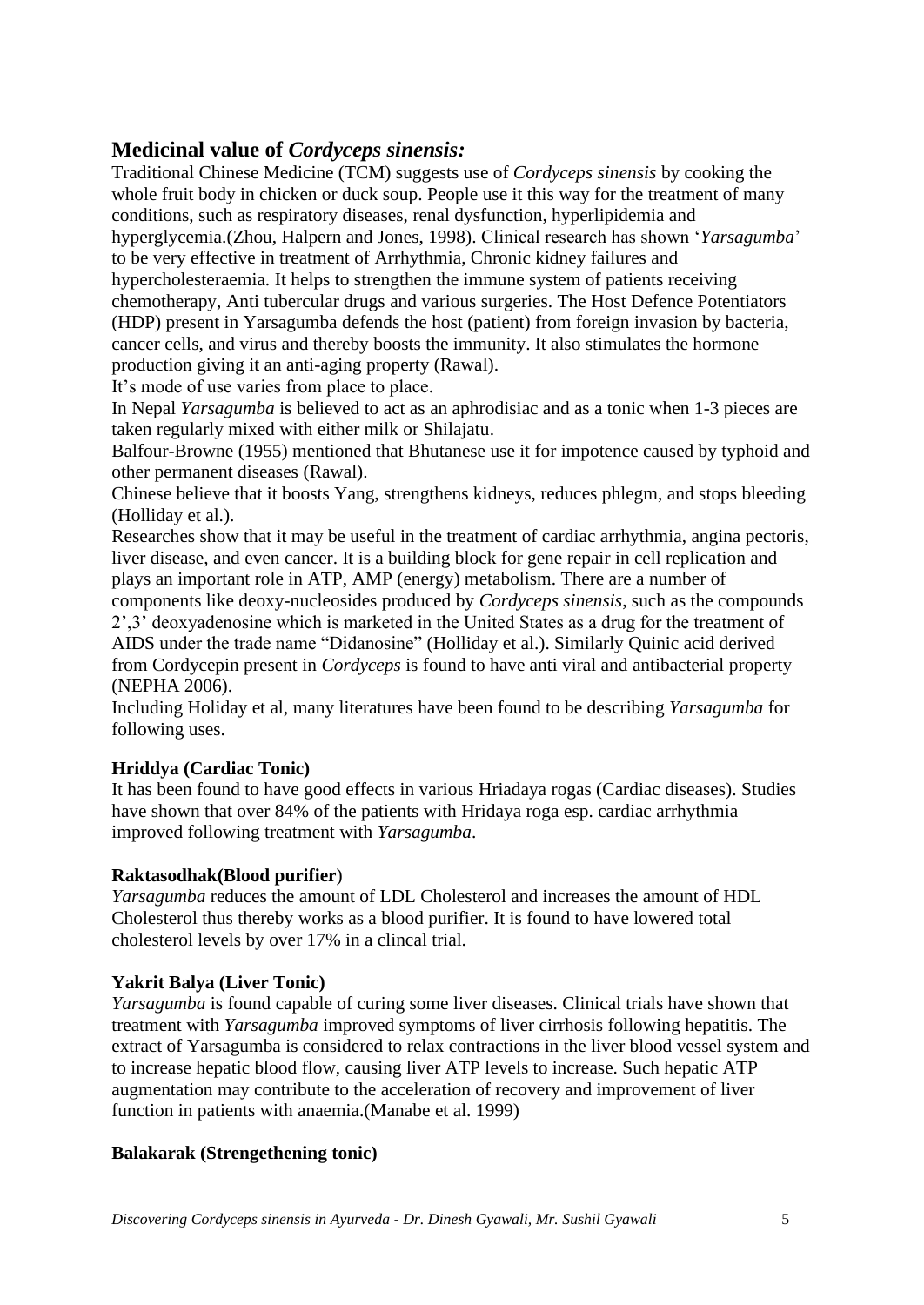Cordyceps Sinensis is an excellent strengthening tonic for convalescing patients, and patients with reduced appetite, weak blood, weakened resistance of respiratory tract and susceptibility to colds or flu can take this product orally to strengthen resistance. Cordyceps has an ancient reputation as an effective sex stimulant for male. At present day, this property has made it so expensive and important. It has been termed as 'Himalayan Viagra' or 'Herbal viagra' by the western world nowadays.

### **Used in Vrikka roga (Kidney Diseases)**

In TCM *Yarsagumba'*s main use is in the treatment of Kidney disorders. It is believed that it improves kidney function. In kidney transplanted patients it was shown to return levels of infection fighting T cells to normal.

#### **Used in Swas roga (Respiratory Disorders)**

A preliminary study found that middle aged and elderly patients who took *Cordyceps* for COPD showed notable improvements. During it's intake by the patients with respiratory disorders it has found to improve coughing, reduction in quantity of sputum, and gradual decrease in shortness of breath. I has also good results in curing prolonged chronic bronchitis (both asthmatic and ordinary type), particularly ordinary type.

#### **Ojobardhak (Immunomodulator)**

*Yarsagumba* appears to be one of the most adaptive immune modulators. The mushroom was found to quiet immune cells in patient with abnormally overactive immune systems, and to raise immune system functions in patients with low or compromised immunological activity. These include a cure for tuberculosis and a restorative action after various diseases (Chatterjee et al. 1957).

### **Adverse effects:**

Breathing problems or tightness in throat or chest, chest pain, skin hives, rashes, itchy or swollen skin are some of the rare side effects, this herb may attribute to. However, studies have suggested two major side effects in some cases viz. low blood sugar (hypoglycemia) and stomach upset (Halpern GM et. al 1998).

### **Economic value:**

From Nepal, *Yarsagumba* is mostly illegally traded to China or Tibet in bulk quantity of 3-5 tons per year worth NRs. 1-1.5 billion. Its price varies approximately around NRs 25,00,000 per kg in Nepal. In 2004, only two villages (Majhphal and Sun) of Dolpa district in Nepal sold around 600kg of *Yarsagumba*, most to Tibet. It is estimated that 1 kg of *Yarsagumba* contains 2,700-4,500 pieces. Government's rate of royalty is NRs. 10,000 per kg. Local people of Himalaya are much dependent on this resource, more economically than medicinally.

## **Conclusion**

The Ayurvedic medicine is rich in natural herbs and the rejuvenator group of herbs termed as "Rasayana" has micronutrients, which improve health, immunity, vigor, vitality, and give longevity as well as protection against stress. All these actions of certain Rasayana dravyas have now been scientifically proved through experimental as well as clinical studies. Rasayana dravyas prevent the process of aging and keep the individual free from disease even at an advanced age. In this context, we need to introduce a new Rasayana dravya, *Yarsagumba*, in Ayurveda. Like all the other Rasayana formulations eg. Chyavanaprasha, Triphala rasayana, Pippali rasayana, Shilajatu , Haritaki rasayana,etc. *Yarsagumba* Rasayana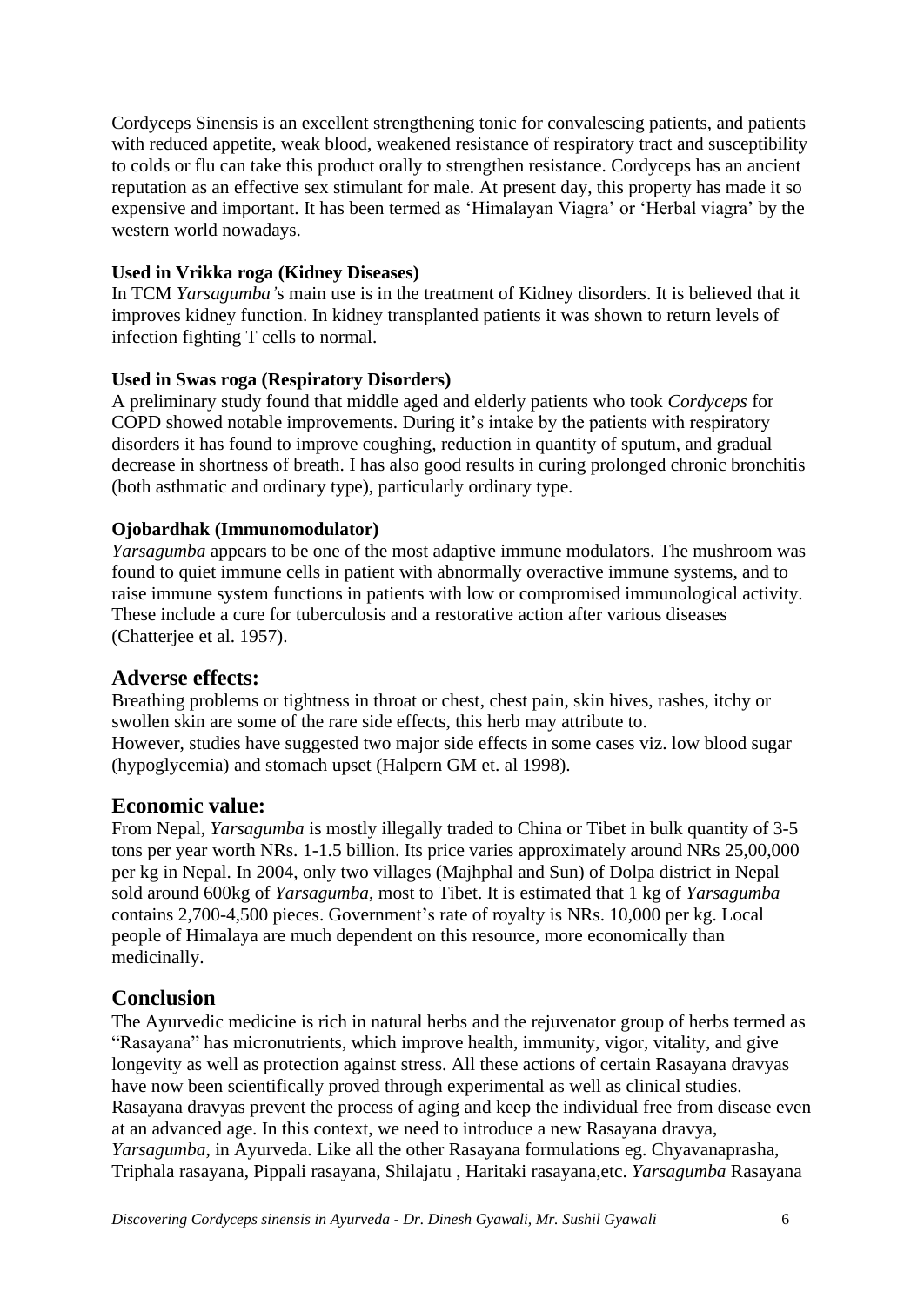is too serving the people in many aspects. In addition to enriching Ayurveda with a new ingredient, local economy will be improved ensuring sustainable incomes to poor peoples of Himalayas. Thus, it becomes the responsibility of entire Ayurveda world to encourage its use and help people lead a healthier and happier life without itself being destroyed.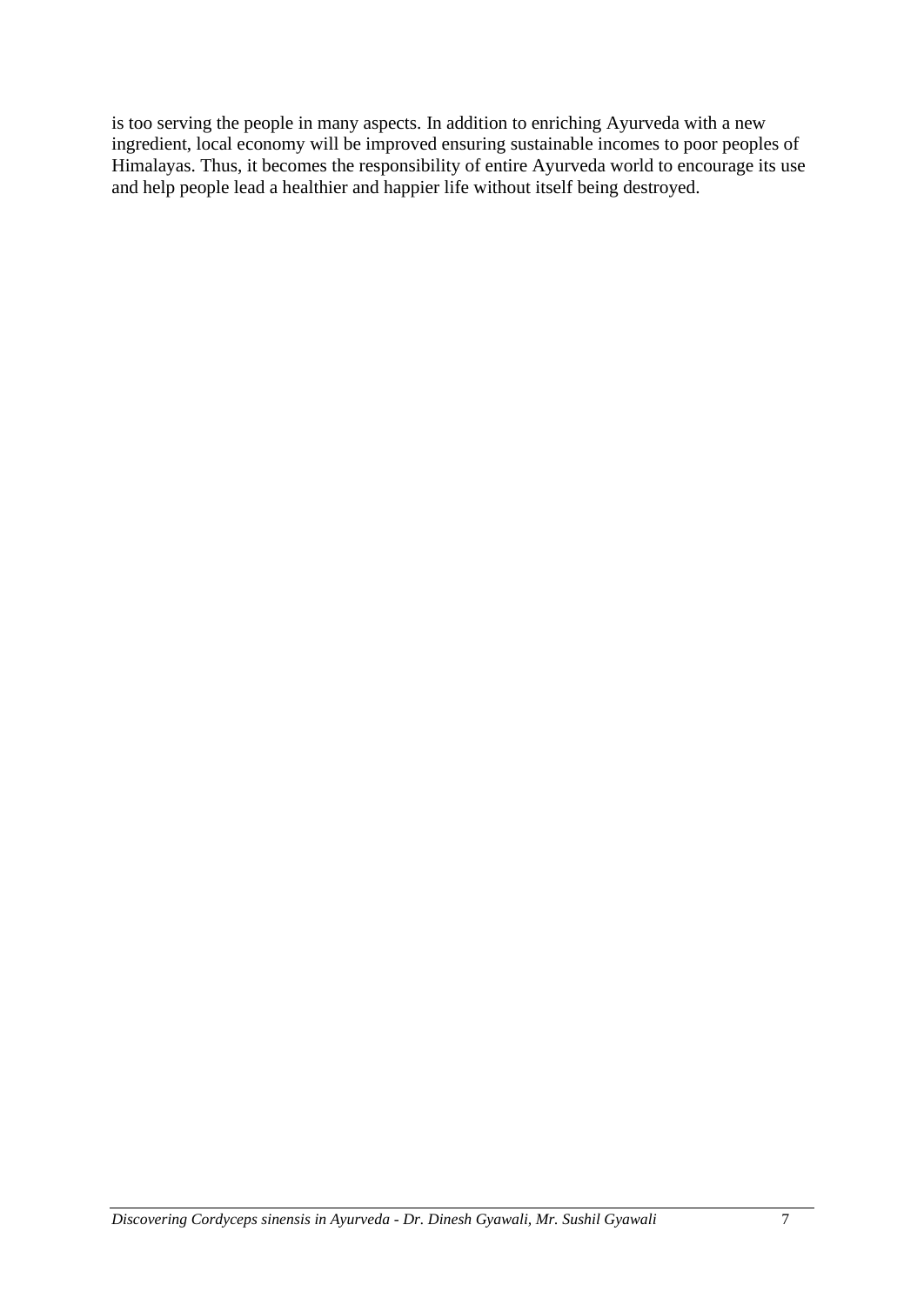## **References:**

Bajracharya, D.M., Joshi, R.M., Rajbhandari, K.R., Shakya, P.R. & Shrestha, T.B. 1988: *Endemism in Nepal flora. In: Proceedings of the National Conference on Science and Technology*. Royal Nepal Academy of Science and Technology. pp. 73-76

Balfour-Browne (1955): Citation made from unpublished article *"Nepal's Pride Yarsagumba"* by Dr. Rana B. Rawal

Bau TT, 1995. Further Study of Pharmacological Functions of JinShuiBao. *Journal of Traditional Chinese Med* 1995;5 (suupl):6

Bhattrai N. 1989-1993: Article on *Regional Aspects of Medicinal Plants Use, Biodiversity - People Interface in Nepal*

Charak. Charak Samhita Commented by Pandit Kashi Nath Shastri and Dr. Gorakha Nath

Chaturvedi. Varanasi: Chaukhamba Bharati Academy; 2007

China Science Institute Shimyang Edible Center: Citation made from unpublished article "Nepal's Pride *Yarsagumba*" by Dr. Rana B. Rawal

Gyawali 2006: Article titled "Himali Money – *Yarsagumba*", Himal Magazine, Issue 174, July 2006

Halpern GM, Zhu JS, & Jones K: The scientific rediscovery of a precious ancient chinese herbal regime: *Cordyceps sinensis*, part II. *J Alt Complement Med* 1998; 4(4):429-457.

John C. Holliday, Phillip Cleaver, Megan Loomis, Dinesh Patel: The hybridization of C*ordyceps sinensis* strains and the modifications of their culture parameters, in order to optimize the production of target medicinal compounds

NEPHA 2006: Extension Material Series, Nepal Herbs and Herbal Products Association

N. Manabe1, Y. Azuma1, M. Sugimoto1, K. Uchio1, M. Miyamoto1, N. Taketomo, H. Tsuchita & H. Miyamoto1 1999 : Effects of the mycelial extract of cultured *Cordyceps sinensis* onin vivo hepatic energy metabolism and blood flow in dietary hypoferric anaemic mice

Sushruta. Sushruta Sahmita commented by Ambika Dutta Shastri. Varanasi: Chaukhamba

Sanskrit Sansthan; 2007

Tang Teng-han et al: Citation made from unpublished article "Nepal's Pride *Yarsagumba*" by Dr. Rana B. Rawal

Zhou, Halpern and Jones, 1998 Zhu JS, Halpern GM & Jones K: The scientific rediscovery of a precious ancient chinese herbal regime: *Cordyceps sinensis*, part I. J Alt Complement Med 1998; 4(3): 289-303